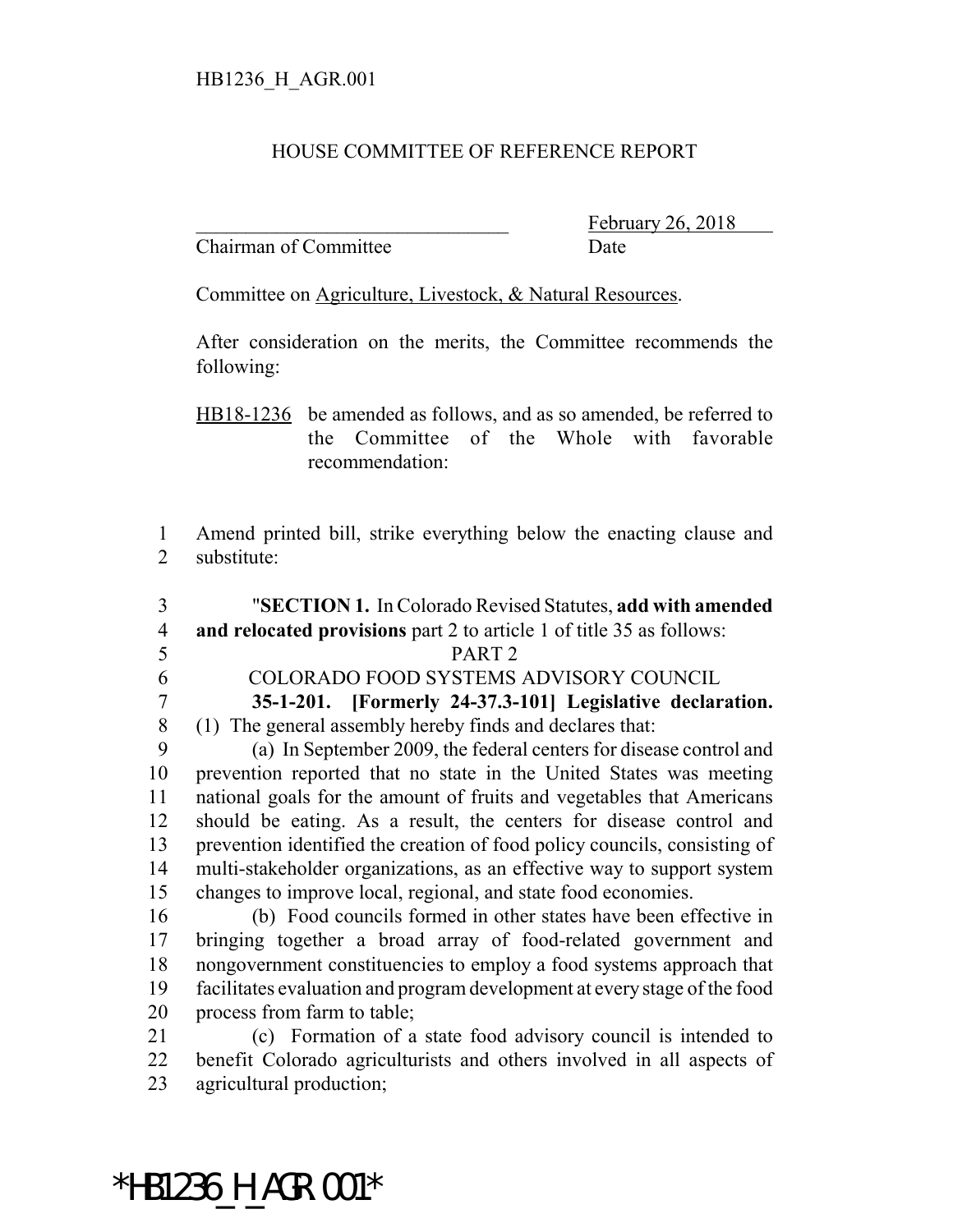(d) Creation of a state food advisory council will provide increased focus on the economic development opportunities of Colorado's food system along with improvements to agricultural production, community well-being, and public health; AND

5 (e) Nothing in this article PART 2 is intended to impede, cause harm to, or limit conventionally produced agricultural products or the persons who produce them.

 (2) The general assembly further finds that building local, regional, and state food economies will create jobs, stimulate statewide economic development, and circulate money from local food sales within local communities. The general assembly finds that building robust, resilient, and long-term local food economies in Colorado will preserve and protect the natural environment, increase consumer access to fresh, healthy, and safe foods, and provide greater food security for all Coloradans.

 **35-1-202. Definitions.** AS USED IN THIS PART 2, UNLESS THE CONTEXT OTHERWISE REQUIRES:

 (1) "FARM-TO-SCHOOL PROGRAM" MEANS A PROGRAM THAT ENCOURAGES THE ACQUISITION AND USE OF LOCALLY GROWN, PRODUCED, AND PROCESSED AGRICULTURAL PRODUCTS BY SCHOOLS IN ORDER TO PROVIDE HEALTHY, LOCAL FOOD PRODUCTS TO STUDENTS AND BENEFIT 22 THE STATE'S AGRICULTURAL INDUSTRY.

 (2) "FOOD AND NUTRITION ASSISTANCE" MEANS FEDERAL AND COMMUNITY-BASED FOOD PROGRAMS THAT PROVIDE FOOD DIRECTLY, OR SUPPLEMENTAL INCOME TO PURCHASE FOOD, TO ELIGIBLE LOW-INCOME CITIZENS.

 (3) "SCHOOL" MEANS EARLY CARE INSTITUTIONS THROUGH HIGHER EDUCATION.

 **35-1-203. [Formerly 24-37.3-102] Colorado food systems advisory council - created - membership - terms - vacancies - repeal.** 31 (1) There is hereby established in the department of agriculture the 32 Colorado food systems advisory council, referred to in this article PART 2 as the "council". The council is created as an advisory committee to foster a healthy food supply available to all Colorado residents while enhancing the state's agricultural and natural resources, encouraging economic growth, expanding the viability of agriculture, and improving the health of our communities and residents. The council's role is to make recommendations to the general assembly and to the appropriate 39 regulatory agencies, not to create policy. The council shall use a method 40 of dialogue and consensus decision-making to arrive at its PROVIDE recommendations REGARDING INCREASING HEALTHY FOOD ACCESS FOR

\*HB1236 H AGR.001\*  $-2$ -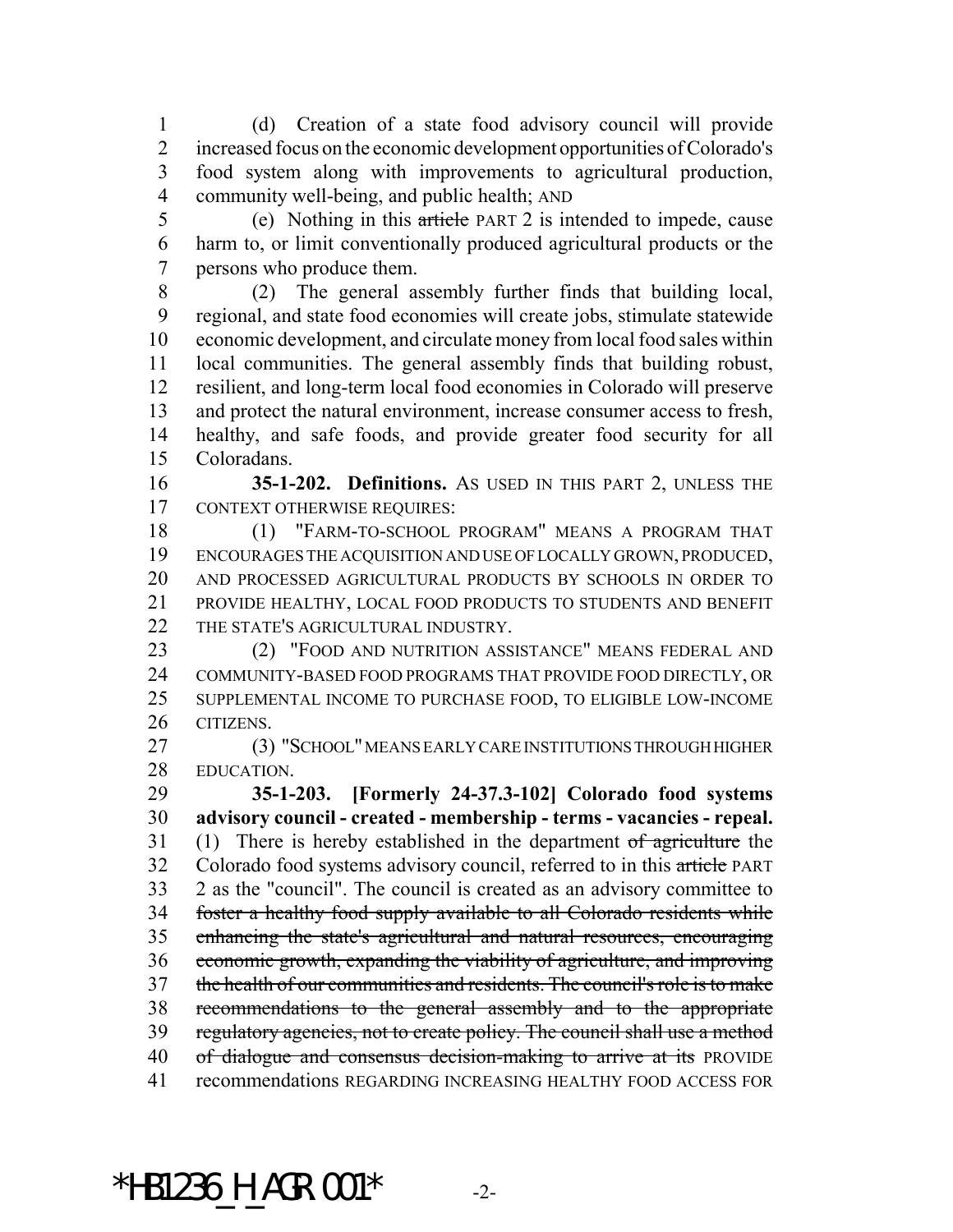1 ALL COLORADO RESIDENTS, CREATING ECONOMIC OPPORTUNITIES FOR 2 COLORADO PRODUCERS AND FOOD-RELATED BUSINESSES, AND 3 STRENGTHENING LOCAL AND REGIONAL FOOD SYSTEMS.

4 (2) The council consists of: fifteen members as follows:

5 (a) The executive director, or his or her designee, of each of the 6 following state departments FOLLOWING MEMBERS APPOINTED AS 7 INDICATED:

8 (I) ONE REPRESENTATIVE OF THE DEPARTMENT OF EDUCATION, 9 APPOINTED BY THE COMMISSIONER OF EDUCATION;

10  $(H)(II)$  ONE REPRESENTATIVE OF the department of public health 11 and environment, APPOINTED BY THE EXECUTIVE DIRECTOR OF THE 12 DEPARTMENT OF PUBLIC HEALTH AND ENVIRONMENT;

13 **(H)** (III) ONE REPRESENTATIVE OF the department, of agriculture 14 APPOINTED BY THE COMMISSIONER;

15 (HH) (IV) ONE REPRESENTATIVE OF the department of human 16 services, APPOINTED BY THE EXECUTIVE DIRECTOR OF THE DEPARTMENT 17 OF HUMAN SERVICES;

 $(HV)(V)$  The department ONE REPRESENTATIVE of education THE COLORADO STATE UNIVERSITY EXTENSION SERVICES PROGRAM, 20 APPOINTED BY THE DIRECTOR OF THE COLORADO STATE UNIVERSITY EXTENSION SERVICES PROGRAM; AND

22 (VI) ONE REPRESENTATIVE OF THE COLORADO OFFICE OF ECONOMIC DEVELOPMENT AND INTERNATIONAL TRADE, APPOINTED BY THE EXECUTIVE DIRECTOR OF THE OFFICE OF ECONOMIC DEVELOPMENT AND INTERNATIONAL TRADE;

26 (b) Eleven Members appointed by the governor who represent and 27 have expertise in one of seven functional areas of food systems, OR HIS OR 28 HER DESIGNEE as follows:

29 (I) Two members who represent nutrition and health ARE 30 RECIPIENTS OF A FEDERAL FOOD ASSISTANCE PROGRAM, AT LEAST ONE OF 31 WHOM IS A RECIPIENT OF THE SUPPLEMENTAL NUTRITION ASSISTANCE 32 PROGRAM;

33 (II) Three Two members who represent DIFFERENT SECTORS OF 34 agricultural production, at least one of whom represents a large producer 35 and one a small producer IS A FRUIT OR VEGETABLE PRODUCER AND ONE 36 OF WHOM SELLS AGRICULTURAL PRODUCTS TO A PUBLIC SCHOOL OR 37 SCHOOL DISTRICT;

38 (III) One member who represents small food wholesalers or food 39 retailers and one member who represents large food wholesalers or food 40 retailers, of which one of the two members may represent both small and 41 large food wholesalers or food retailers TWO MEMBERS WHO REPRESENT

\*HB1236 H AGR.001\*  $-3$ -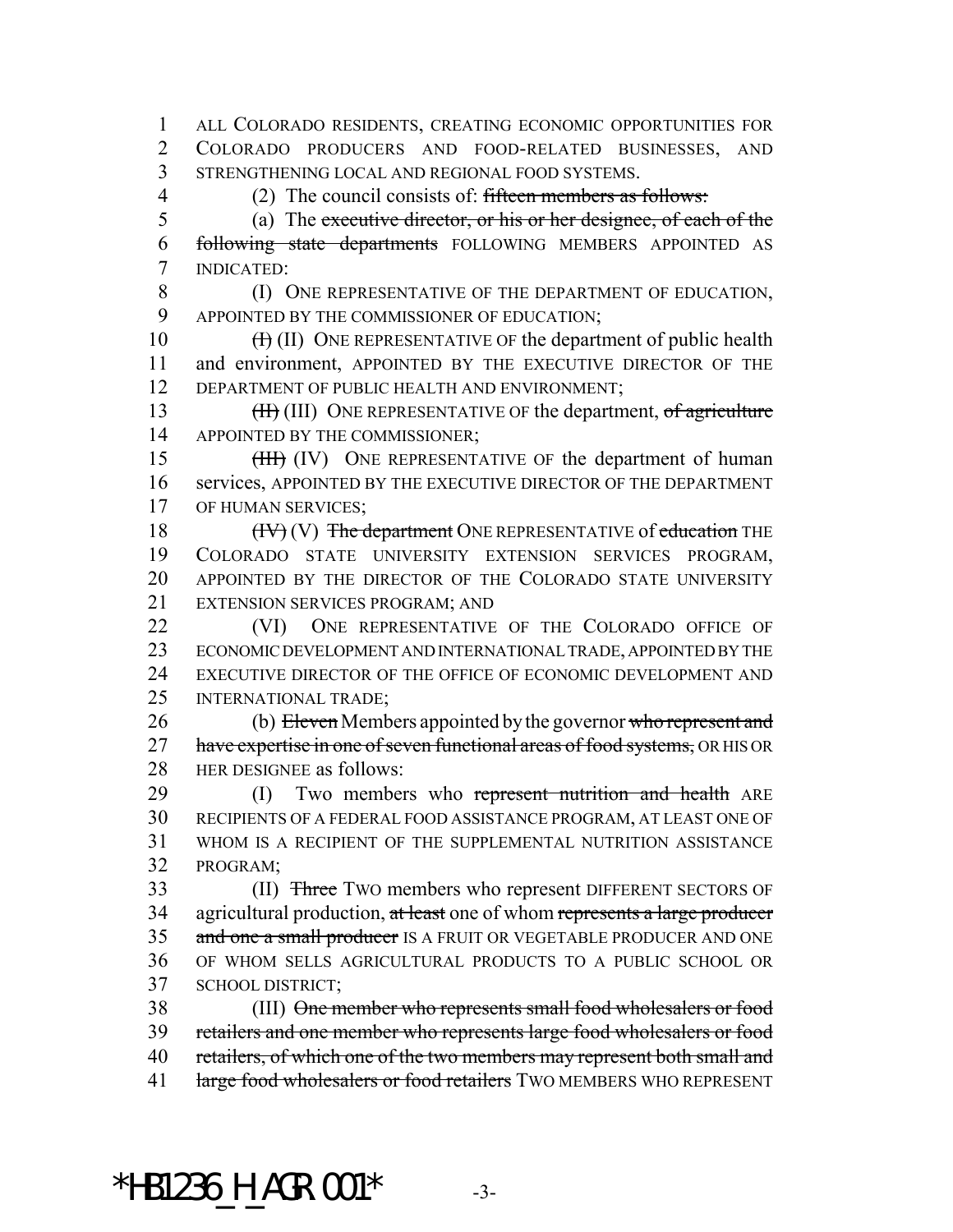FOOD WHOLESALERS OR RETAILERS, ONE OF WHOM MUST BE A DIRECT MARKET RETAILER;

3 (IV) One member who represents A STATEWIDE anti-hunger and 4 food assistance programs ORGANIZATION;

5 (V) One member TWO MEMBERS who is ARE knowledgeable about 6 a local, state, or federal agency and who has AGENCIES, ONE OF WHOM HAS EXPERTISE IN FEDERAL FOOD AND NUTRITION SERVICE PROGRAMS AND ONE OF WHOM HAS expertise in rural community and regional development programs or community and economic development programs;

 (VI) One member from an academic institution who specializes in economic systems, agriculture, or health care;

13 (VII) The director of the Colorado state university extension 14 services program or his or her designee. TWO MEMBERS WHO REPRESENT INSTITUTIONAL PROCUREMENT, ONE OF WHOM IS FROM AN EDUCATIONAL SETTING AND ONE OF WHOM IS FROM A HEALTH CARE SETTING;

 (VIII) ONE MEMBER WHO REPRESENTS A LOCAL, NONPROFIT, COMMUNITY ORGANIZATION ENGAGED IN FARM-TO-SCHOOL OR LOCAL FOOD SYSTEMS;

20 (IX) ONE MEMBER WHO REPRESENTS A FOOD DISTRIBUTOR OF A FOOD HUB;

**(X)** ONE MEMBER WHO IS KNOWLEDGEABLE ABOUT NUTRITION, 23 PREFERABLY A PHYSICIAN LICENSED PURSUANT TO ARTICLE 36 OF TITLE 12 OR A REGISTERED DIETICIAN; AND

 (XI) ONE STATEWIDE HEALTHY FOOD SYSTEM ORGANIZATION 26 REPRESENTATIVE

 (3) In making appointments to the council, the governor APPOINTING AUTHORITIES shall ensure, TO THE EXTENT POSSIBLE, that the 29 membership of the council includes geographic representation from all areas of the state. The governor shall also consider appointing persons who have expertise in more than one functional area. No more than five members of the council appointed by the governor shall be members of 33 the same political party AND SOCIAL DIVERSITY, AS WELL AS A BALANCE OF EXPERTISE, BOTH GOVERNMENTAL AND NONGOVERNMENTAL, IN ISSUES RELATING TO COLORADO'S FOOD SYSTEMS.

 (4) Each member of the council who is appointed pursuant to subsection (2) of this section shall serve at the pleasure of the appointing authority who appointed the member. Each member of the council shall serve a three-year term; except that the governor shall appoint four members to serve two-year terms. THE APPOINTING AUTHORITY MAY REAPPOINT THE MEMBER FOR ONE ADDITIONAL THREE-YEAR TERM.

 $*$ HB1236 H AGR.001 $*$  -4-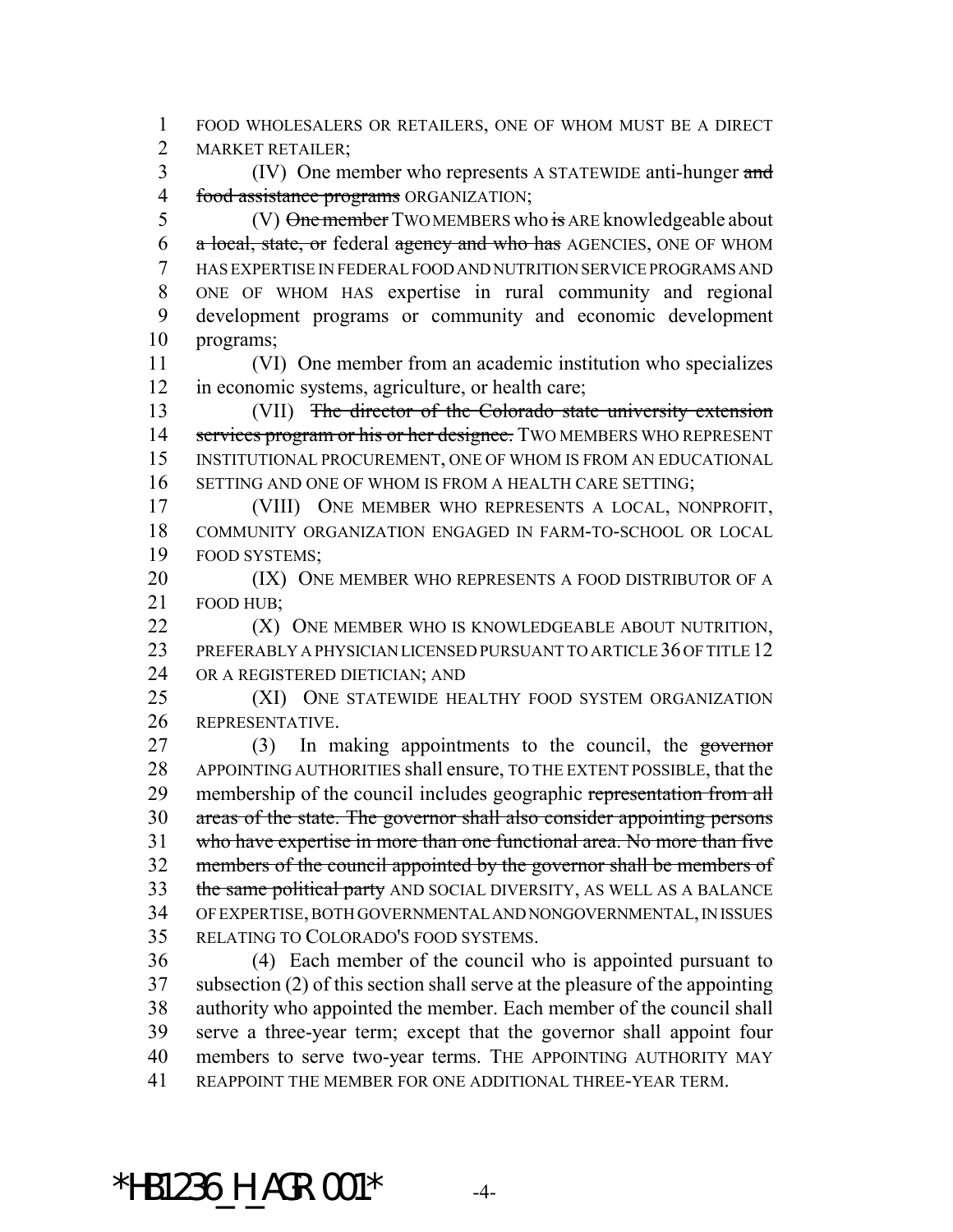(5) (a) THE TERMS OF THE COUNCIL MEMBERS APPOINTED PRIOR TO 2 THE EFFECTIVE DATE OF THIS SECTION EXPIRE ON AUGUST 30, 2018. The 3 appointing authorities shall make their initial appointments to the council 4 AS SPECIFIED IN SUBSECTION (2) OF THIS SECTION no later than  $\theta$ ctober 1,  $5 \frac{2010}{2018}$  AUGUST 31, 2018.

 (b) THIS SUBSECTION (5) IS REPEALED, EFFECTIVE SEPTEMBER 1, 2020.

 (6) Any vacancy on the council shall be filled in the same manner 9 in which the original appointment was made, and the term shall be IS for 10 the balance of the unexpired term of the member whose term POSITION ON THE COUNCIL is vacant.

 (7) A majority of the members of the council shall elect a chair and a vice-chair, who shall serve for two-year terms. A member of the council who is an executive director of a state department or his or her designee may be elected to be a chair or a vice-chair of the council, but both positions shall not be held at the same time by members who are executive directors of state departments or their designees.

 (8) Each member of the council shall serve without compensation but may be reimbursed from the food systems advisory council fund 20 created in section  $24-37.3-105$  35-1-206 for actual and necessary subsistence and travel expenses incurred in the performance of his or her duties as a member of the council.

 (9) The chair shall call the meetings and notify the members of 24 each meeting being called at least seven days in advance. Meetings shall MUST be held as often as the chair deems necessary but not less than four 26 times each calendar year. A quorum for the transaction of business 27 consists of seven members of the council THE COUNCIL SHALL ADOPT POLICIES AND PROCEDURES NECESSARY TO CARRY OUT ITS DUTIES.

 **35-1-204. [Formerly 24-37.3-103] Council - purpose and duties.** (1) The purpose PURPOSES of the council is INCLUDE, BUT ARE NOT LIMITED to:

 (a) Identify and use existing studies of the food system and examples of best practices, whenever possible; GROWING LOCAL, REGIONAL, AND STATEWIDE FOOD ECONOMIES WITHIN WHICH PRODUCERS HAVE ACCESS TO NEW MARKETS AND LOW-INCOME POPULATIONS HAVE ACCESS TO FRESH, AFFORDABLE, AND HEALTHY FOODS.THE COUNCIL WILL COLLABORATE AND COORDINATE WITH PRODUCERS, RELEVANT STATE AND FEDERAL EDUCATIONAL INSTITUTIONS, NONGOVERNMENTAL ORGANIZATIONS, AND CONSUMERS TO CONNECT AGENCIES AND COLORADO PRODUCERS, INCLUDING FRUIT AND VEGETABLE PRODUCERS, TO VIABLE MARKET OPPORTUNITIES. AREAS OF FOCUS INCLUDE:

\*HB1236 H AGR.001\*  $-5$ -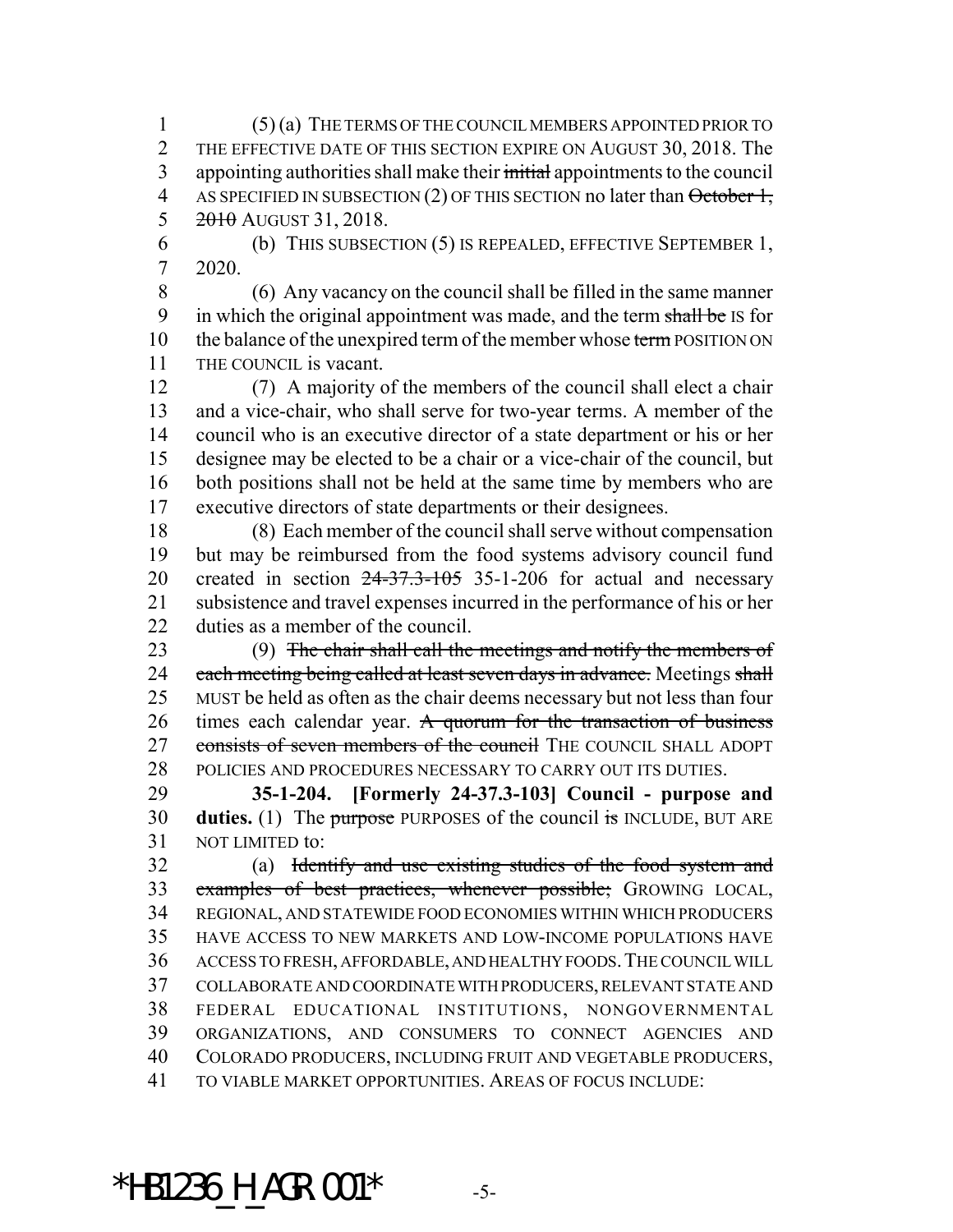(I) CONNECTING COLORADO AGRICULTURE TO FEDERAL FOOD ASSISTANCE PROGRAMS BY FUNCTIONING AS AN INTERAGENCY LIAISON BETWEEN RELEVANT STATE AND FEDERAL AGENCIES;

 (II) LEVERAGING THE PURCHASING POWER OF THE STATE'S INSTITUTIONS TO CREATE NEW AND RELIABLE MARKETS FOR COLORADO PRODUCERS AND SUPPORT THE GROWTH OF ROBUST AND RESILIENT FOOD SYSTEMS WHILE PROVIDING FRESH, AFFORDABLE, AND HEALTHY FOOD TO VULNERABLE POPULATIONS; AND

 (b) (III) Work with other task forces, committees, or organizations 10 that are pursuing initiatives or studies similar to the purposes and duties 11 outlined in this article and develop relationships with other task forces, 12 committees, or organizations to collaborate on similar efforts SUPPORTING THE IMPLEMENTATION OF THE RECOMMENDATIONS IN THE COLORADO BLUEPRINT OF FOOD AND AGRICULTURE, AND ENSURING THAT THE BLUEPRINT, OR ITS SUCCESSOR, IS UPDATED AS NEEDED;

 (c) Develop local food recommendations that promote the 17 building of robust, resilient, and long-term local food economies;

 (d) (b) Develop recommendations regarding hunger and food 19 access CONDUCTING RESEARCH REGARDING NATIONAL BEST PRACTICES REGARDING FOOD AND NUTRITION ASSISTANCE, DIRECT AND INTERMEDIATED MARKET DEVELOPMENT, INSTITUTIONAL PROCUREMENT, AND FARM-TO-SCHOOL PROGRAMS AS WELL AS OTHER PRIORITIES 23 DETERMINED BY THE COUNCIL;

24 (e) (c) Collaborate COLLABORATING with, serve SERVING as a 25 resource to, and receive RECEIVING input from local and regional food policy councils in the state;

 (d) EXPLORING METHODS OF COLLECTING AND ASSESSING STATEWIDE DATA RELATING TO COUNCIL ACTIVITIES AND REPORTING THE RELEVANT INFORMATION AND DATA REGARDING COUNCIL ACTIVITIES AS REQUIRED BY SECTION 35-1-207.

 (f) Collaborate with the department of agriculture in promoting the marketing program known as "Colorado Proud", which helps consumers, restaurants, and retailers to identify and purchase Colorado food and agricultural products; and.

 (g) Develop recommendations for actions that state and local governments, businesses, agriculturists, and consumers can take to build robust, resilient, and long-term local food economies.

 (2) In developing its recommendations, the council shall consider, but not be limited to, the following areas of interest:

 (a) (I) An examination of foods made available to children, 41 including those in public schools, and consideration of ways to improve

 $*$ HB1236 H AGR.001 $*$  -6-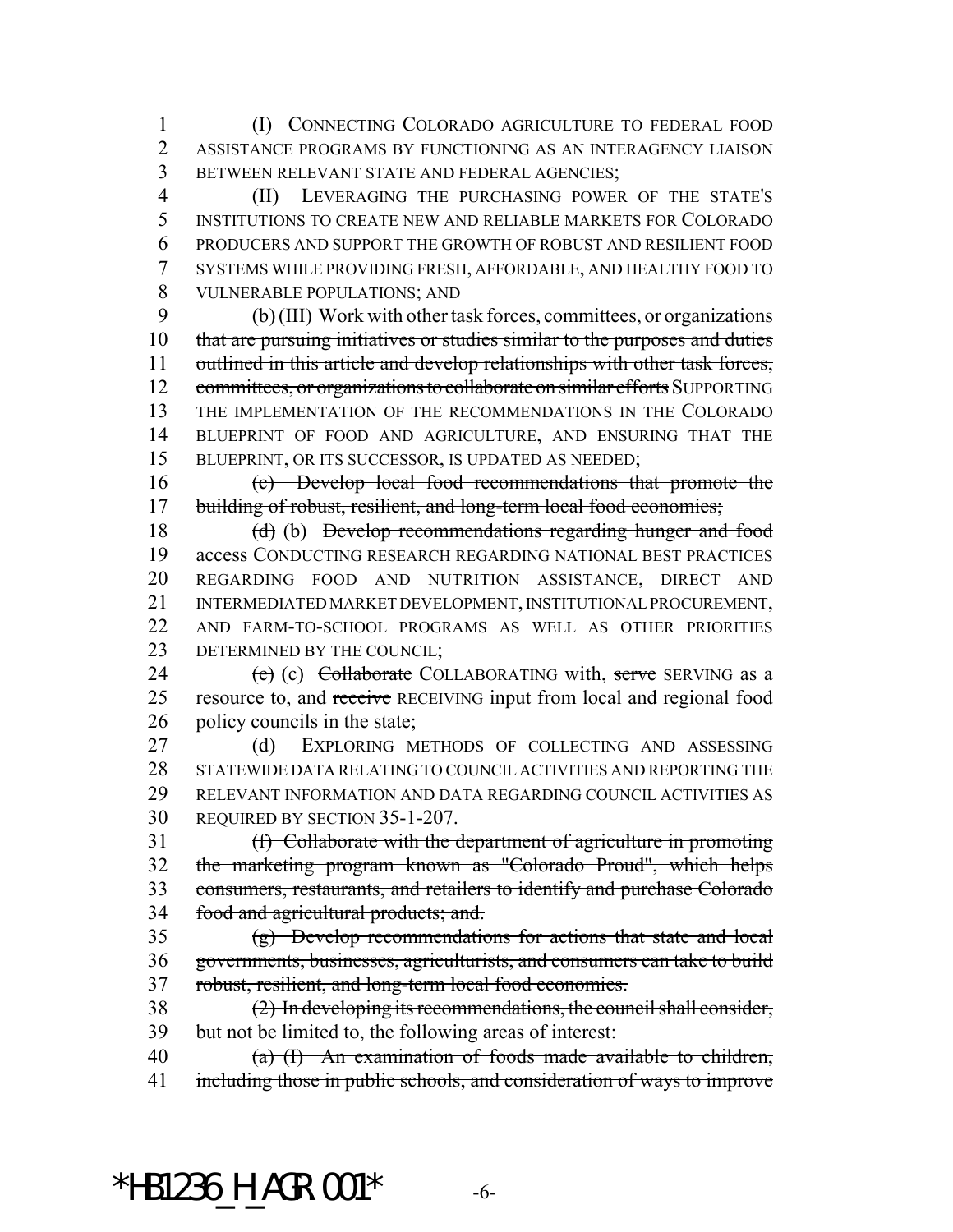the nutritional quality of those foods and increase children's access to 2 locally grown foods.

 (II) In designing recommendations to improve school nutrition 4 and increase access to locally grown foods, the council shall incorporate input from, and coordinate with the work of, the Colorado campaign to end childhood hunger by 2015, initiated by executive order of the governor.

 (b) A study of efforts to make local, healthy, and safe foods available under public assistance programs, including the possibility of 10 using electronic benefit cards for the supplemental nutrition assistance program (SNAP) and federal farmers' market nutrition program (FMNP) coupons at local farmers' markets;

 (c) An in-depth examination of local and regional efforts to 14 strengthen and develop robust, resilient, and long-term local food economies by supporting and promoting urban, suburban, and rural 16 agricultural production; identifying and developing solutions to regulatory 17 and policy barriers; and strengthening local infrastructure and entrepreneurial efforts;

 (d) The potential impacts that the production of local, healthy, and safe foods would have on economic development in Colorado, including 21 both the direct impacts for the producers of local food and the actual and 22 potential indirect impacts, such as encouraging restaurants to feature 23 locally raised agricultural products and promoting food and wine tourism; and

 (e) Any other issues the council, by consensus, considers pertinent.

 **35-1-205. [Formerly 24-37.3-104] Subcommittees of the council.** (1) (a) The council may create subcommittees, as the council 29 deems necessary, to carry out the work of the council. These subcommittees may include but are not limited to:

31 (I) Local and regional food councils;

(II) Local government;

 (III) School districts, the members of which shall include persons with expertise in nutrition and in school financing; and

 (IV) A coordination subcommittee to collaborate with other task forces, committees, and organizations, including the interagency farm-to-school coordination task force created in section 22-82.6-104, 38 C.R.S.

 (b) The subcommittees shall include representatives of the council and may include persons appointed by the chair and the vice-chair of the council who are not members of the council.

 $*$ HB1236 H AGR.001 $*$  -7-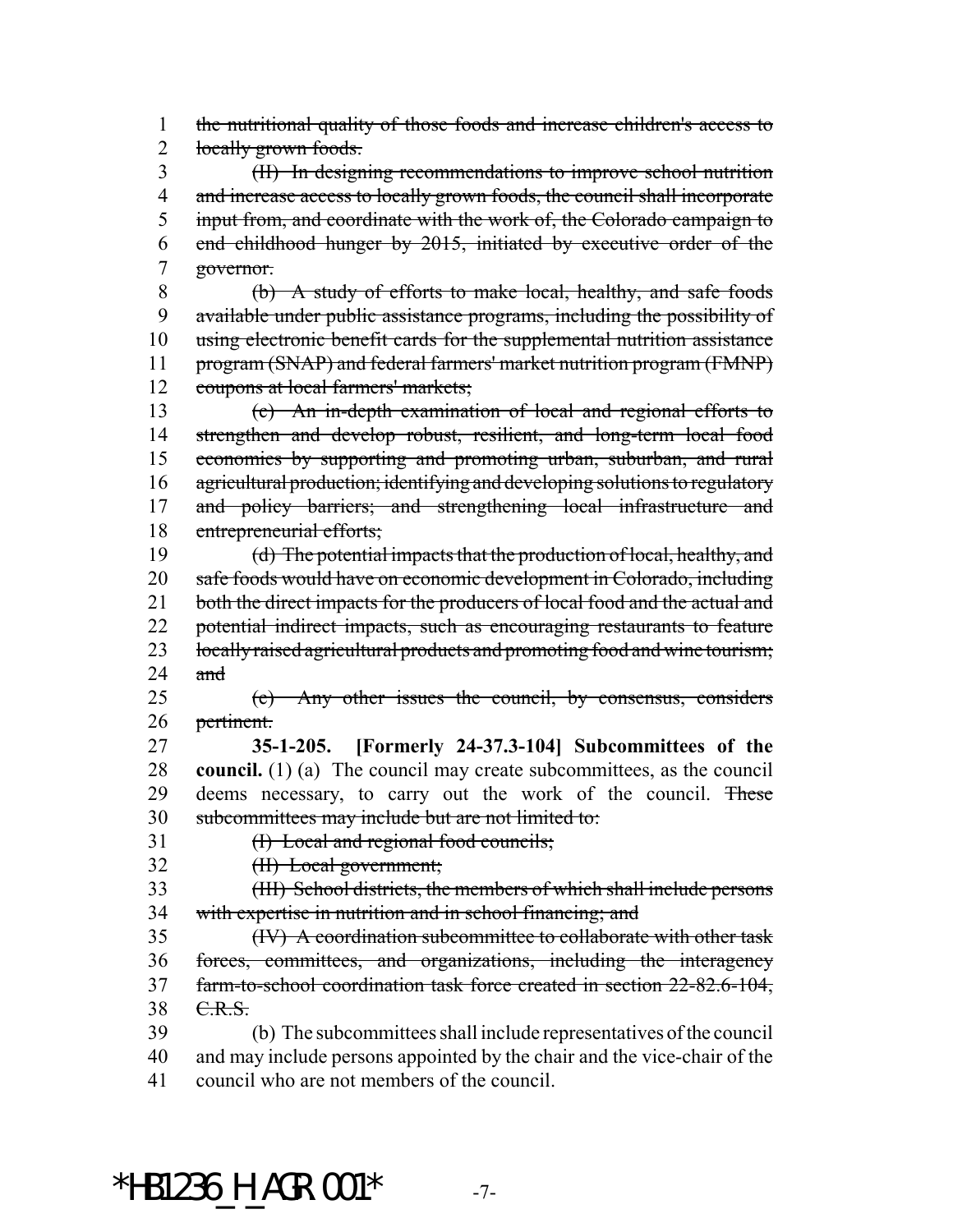1 (2) The council may engage in any other activity the council 2 determines is necessary to accomplish the purposes outlined in this article 3 PART 2.

4 **35-1-206. [Formerly 24-37.3-105] Fund - acceptance of gifts,** 5 **grants, or donations.** (1) For the purposes of carrying out the duties of 6 the council, the council is authorized to seek and accept gifts, grants, or 7 donations, including in-kind donations, from private or public sources for 8 the purposes of this article PART 2; except that the council may not accept 9 a gift, grant, or donation that is subject to conditions that are inconsistent 10 with this article PART 2 or any other law of the state. The council may 11 accept in-kind donations of staff services from the private sector to staff 12 the council. The council is also authorized to accept and expend federal 13 funds available for food policy councils ITS ACTIVITIES. All private and 14 public moneys MONEY received through gifts, grants, or donations shall 15 be transmitted to the state treasurer, who shall credit the same IT to the 16 food systems advisory council fund, which fund is hereby created and 17 referred to in this section as the "fund". The moneys MONEY in the fund 18 must be IS continuously appropriated by the general assembly to the 19 department of agriculture for allocation to the council for the direct and 20 indirect costs associated with implementing this article PART 2. Any 21 moneys MONEY in the fund not expended for the purpose of this article 22 PART 2 may be invested by the state treasurer as provided by law. All 23 interest and income derived from the investment and deposit of moneys 24 MONEY in the fund shall MUST be credited to the fund. Any unexpended 25 and unencumbered moneys MONEY remaining in the fund at the end of a 26 fiscal year shall MUST remain in the fund and shall MUST not revert or be 27 credited or transferred to the general fund or another fund. except that, if, 28 at the time this article is repealed pursuant to section 24-37.3-107, the 29 fund contains a balance of unencumbered and unexpended moneys, those 30 moneys shall revert to the general fund.

31 (2) Moneys MONEY in the fund may be used for the following 32 purposes:

33 (a) The actual and necessary expenses incurred by members of the 34 council for serving on the council;

35 (b) The costs of staffing the council; and

36 (c) The costs of preparing and submitting the annual report 37 required by section 24-37.3-106 FUNDING PROGRAMS INITIATED BY THE 38 COUNCIL OR COUNCIL STAFF.

39 (3) It is the intent of the general assembly that no moneys from the 40 general fund be appropriated for the council. It is also the intent of the 41 general assembly that no state employees be hired to implement this

 $*$ HB1236 H AGR.001 $*$  -8-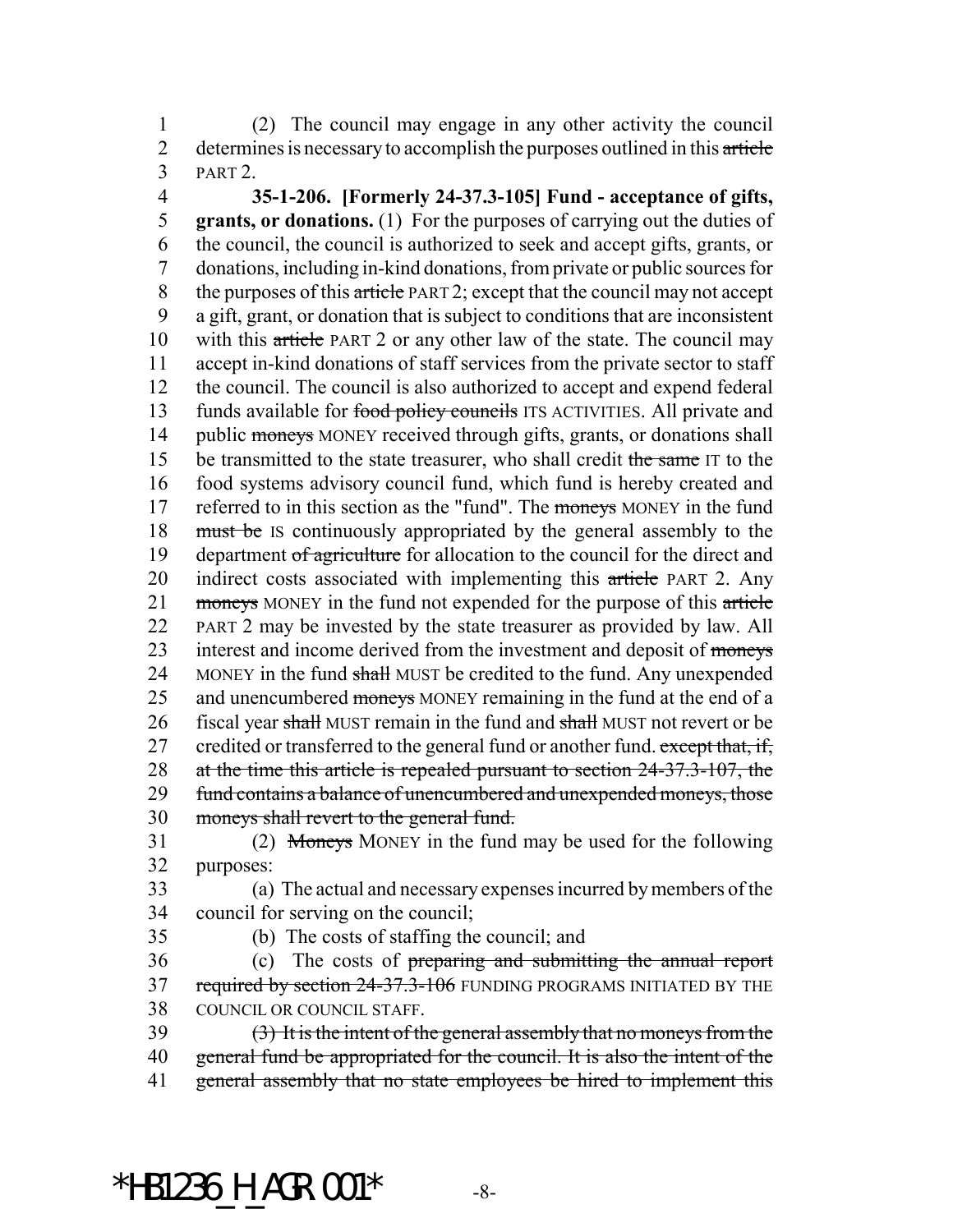article and that the administrative costs of providing fiscal support to the 2 council be absorbed by the department of agriculture. (4) If the council does not receive sufficient moneys through gifts, 4 grants, and donations pursuant to subsection (1) of this section to carry out the duties of the council, the council shall not meet and shall not prepare an annual report pursuant to section 24-37.3-106 until such time as sufficient moneys become available. **35-1-207. [Formerly 24-37.3-106] Reports - recommendations.** 9 Commencing October 1, 2011, and on or before October 1 of each year 10 thereafter, the council shall report its findings and recommendations, including any legislative proposals or proposals for administrative action, to the general assembly, the governor, and the commissioner of 13 agriculture pursuant to section 24-1-136(9). NOTWITHSTANDING SECTION 14 24-1-136 (11)(a)(I), no later than January 31,  $\frac{2012}{2020}$ , and every 15 January 31 EVERY OTHER YEAR thereafter, the council shall also report its findings and recommendations, including any legislative proposals, THE 17 INFORMATION SPECIFIED IN SECTION 35-1-204 (1)(d) to the house health and human services committee; the senate health and human services committee; the house agriculture, livestock, and natural resources 20 committee and the senate agriculture, and natural resources, AND ENERGY committee, or their successor committees. **SECTION 2. Repeal of relocated and nonrelocated provisions in this act.** In Colorado Revised Statutes, **repeal** article 37.3 of title 24; except that 24-37.3-107 is not relocated. **SECTION 3.** In Colorado Revised Statutes, 2-3-1203, **repeal**  $(7)(a)(I)$  as follows: **2-3-1203. Sunset review of advisory committees - legislative declaration - definition - repeal.** (7) (a) The following statutory authorizations for the designated advisory committees will repeal on September 1, 2018: (I) The Colorado food systems advisory council created in section 32 24-37.3-102, C.R.S.; **SECTION 4.** In Colorado Revised Statutes, **repeal** article 82.6 of title 22. **SECTION 5.** In Colorado Revised Statutes, **amend** 35-1-101 as follows: **35-1-101. Short title.** This article shall be known and may be 38 cited as THE SHORT TITLE OF THIS PART 1 IS the "State Department of Agriculture Act of 1949". **SECTION 6. Act subject to petition - effective date.** This act takes effect at 12:01 a.m. on the day following the expiration of the

 $*$ HB1236 H AGR.001 $*$  -9-